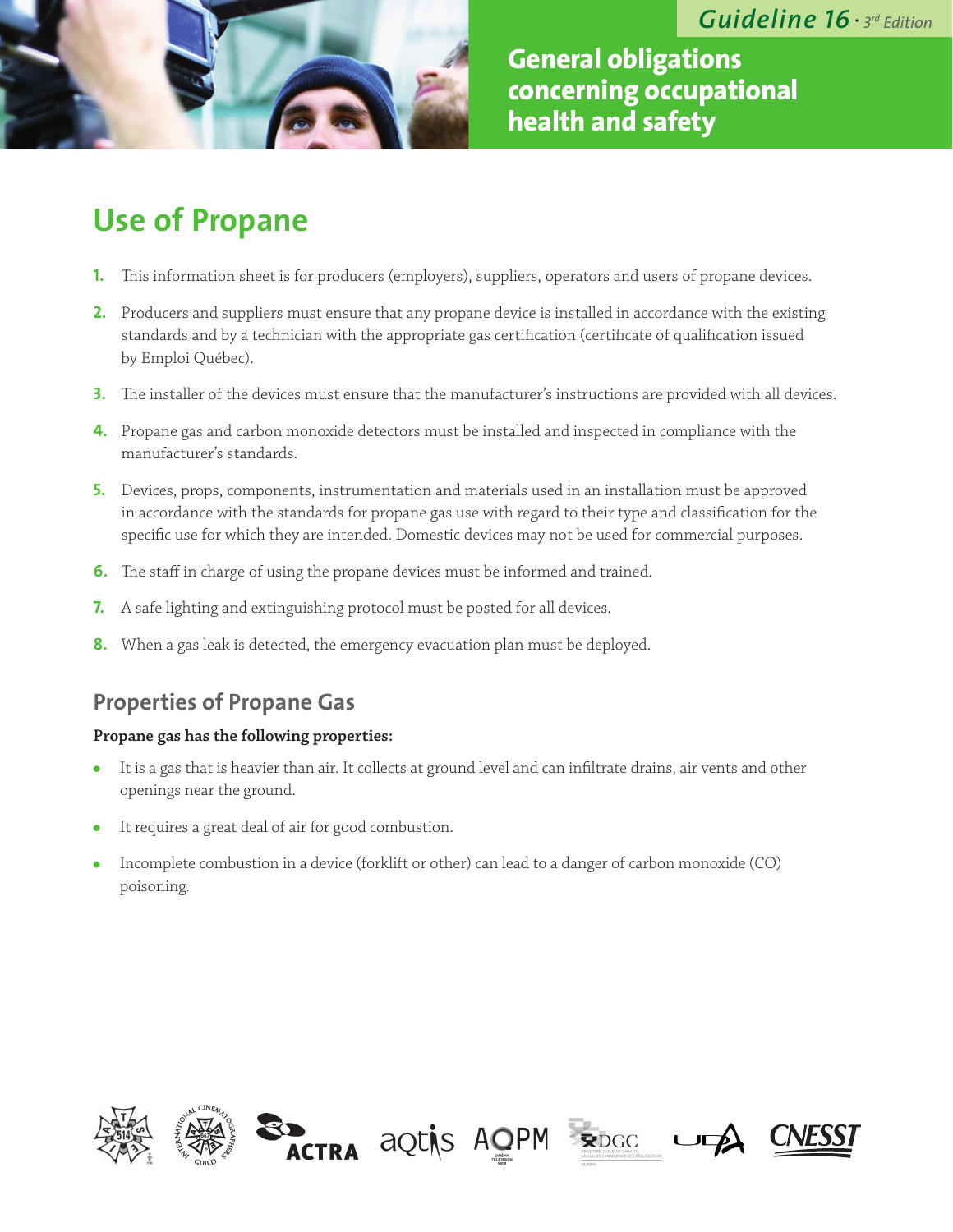

**General obligations concerning occupational health and safety**

# **Safety Criteria for Propane Bottles**

### **To be safe, propane bottles must meet the following criteria:**

- Comply with current regulations
- Be kept away from sources of heat and be kept at temperatures below 50°C  $\bullet$
- Be kept at least three metres away from any source of ignition (e.g., car battery)  $\bullet$
- Be attached in an upright position or fastened in a stand when in use  $\bullet$

### **The valve on the bottle must be:**

- In the "closed" position when the bottle is not in use, even if it is empty
- Easily accessible
- Equipped with a sealing plug or dust cap for any reusable bottle of 20 kg (45 lb.) or less

# **Safety Measures to Take When Using Propane Gas**

### **When propane gas is used, the following safety measures must be in place:**

- A propane gas detector must be functional at all times and installed at the base of the walls at about 7.5 cm (3 inches) from the floor.
- A carbon monoxide (CO) detector must be functional at all times and installed in all locations where propane is used.
- All premises must be adequately ventilated.
- A fire extinguisher must be installed and accessible within 60 cm (2 ft.) of the main door.  $\bullet$
- Electrical facilities must comply with the Electric Code, Chapter V of the Québec Construction Code.

### **Transport**

#### **When propane bottles are being transported, the instructions below must be followed:**

- The Transportation of Dangerous Substances Regulation must be obeyed (also see the Ministère des Transports, de la Mobilité durable et de l'Électrification des transports *Transportation of Dangerous Substances Guide*).
- It is prohibited to transport propane bottles in a vehicle unless the area for their carriage is ventilated to the outside.
- The labels must be visible.
- The valves must be closed and the bottles must be secured in a stand or attached with a strap so they cannot tip over.
- If a bottle is mounted outside a vehicle in the back, it must be protected by extending the bumpers beyond the bottle using a type of material with a resistance at least equal to that of the bumpers.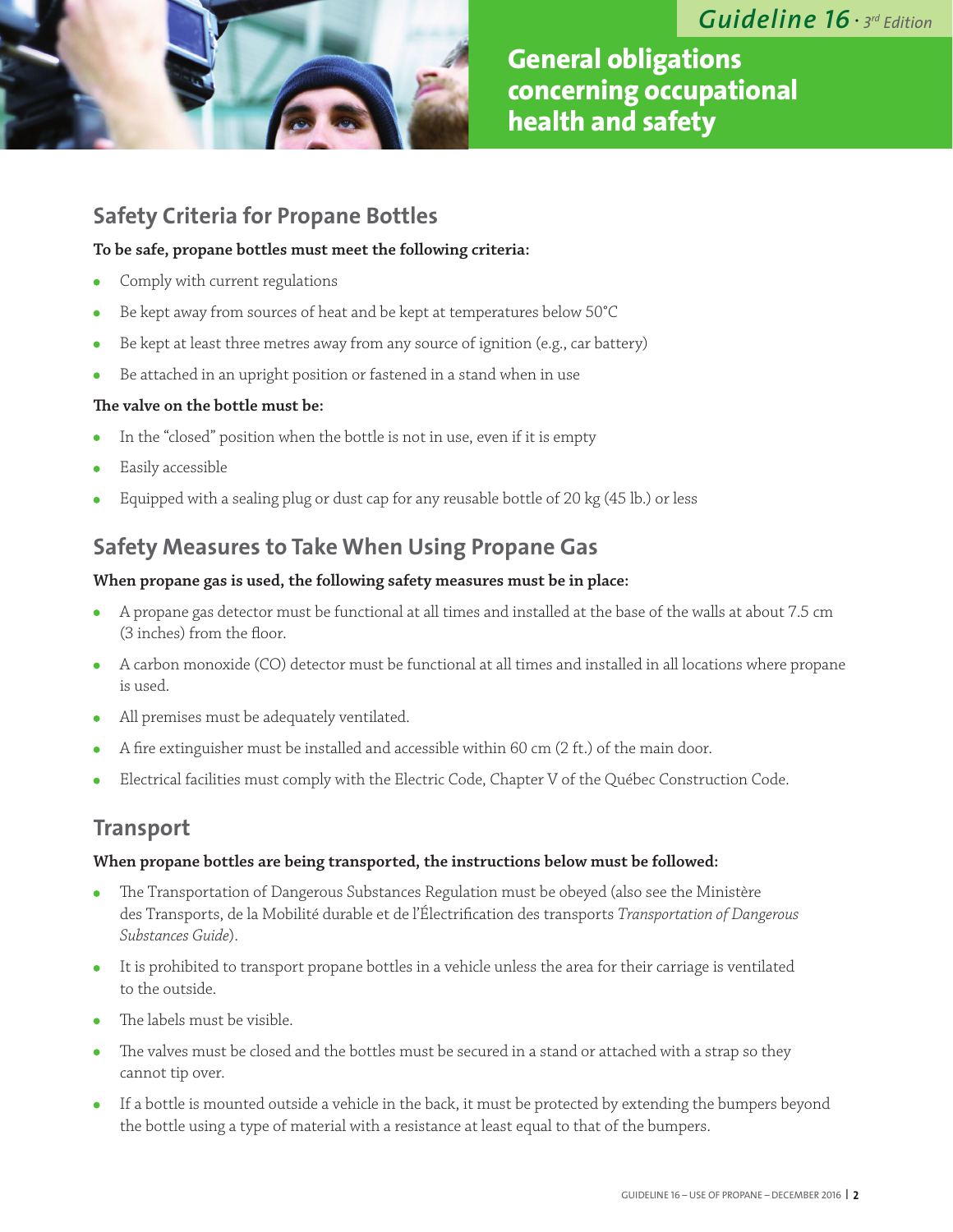

**General obligations concerning occupational health and safety**

- A bottle **may not** be mounted on the roof or on a door, in front of the front windshield of a motor vehicle  $\bullet$ or extending beyond either side of the vehicle.
- For a trailer, the bottles must be attached in accordance with the trailer manufacturer's standards.
- In the Louis-Hippolyte-Lafontaine, Ville-Marie and Viger tunnels (in Montréal), the Joseph-Samson tunnel (in Québec City) and the access roads for the Melocheville tunnel, the maximum quantity allowed is two bottles with a capacity not exceeding 46 litres.
- A partial exemption from the obligation to have the shipping document and training certificate for the transport of hazardous materials is granted if the following conditions are met:
	- **>** Carry five or fewer bottles (small containers)
	- **>** Not exceed 500 kg in gross mass
	- **>** Ensure labels are visible from the outside of the vehicle
	- **>** Secure the bottles appropriately

### **Storage**

#### **When propane bottles are stored, they must be:**

- Stored outdoors
- Kept upright, with the valve closed and far from any source of ignition (e.g., car battery)  $\bullet$
- Stored separately from other gases  $\bullet$
- At least 6 m (20 ft.) from any flammable material  $\bullet$
- Protected from any risk of damage  $\bullet$
- Sheltered from any unauthorized handling, protected by a fence or other equivalent measure (e.g., storage cabinet)

### **Mobile Kitchens**

### **Mobile or "craft" kitchens that use propane gas must follow the instructions below:**

- The premises must be configured safely to allow for the rapid evacuation of the staff. There must be  $\bullet$ two emergency exits opposite each other.
- The premises must be equipped with an adequate ventilation system.
- A safe lighting and extinguishing protocol must be posted for all devices.